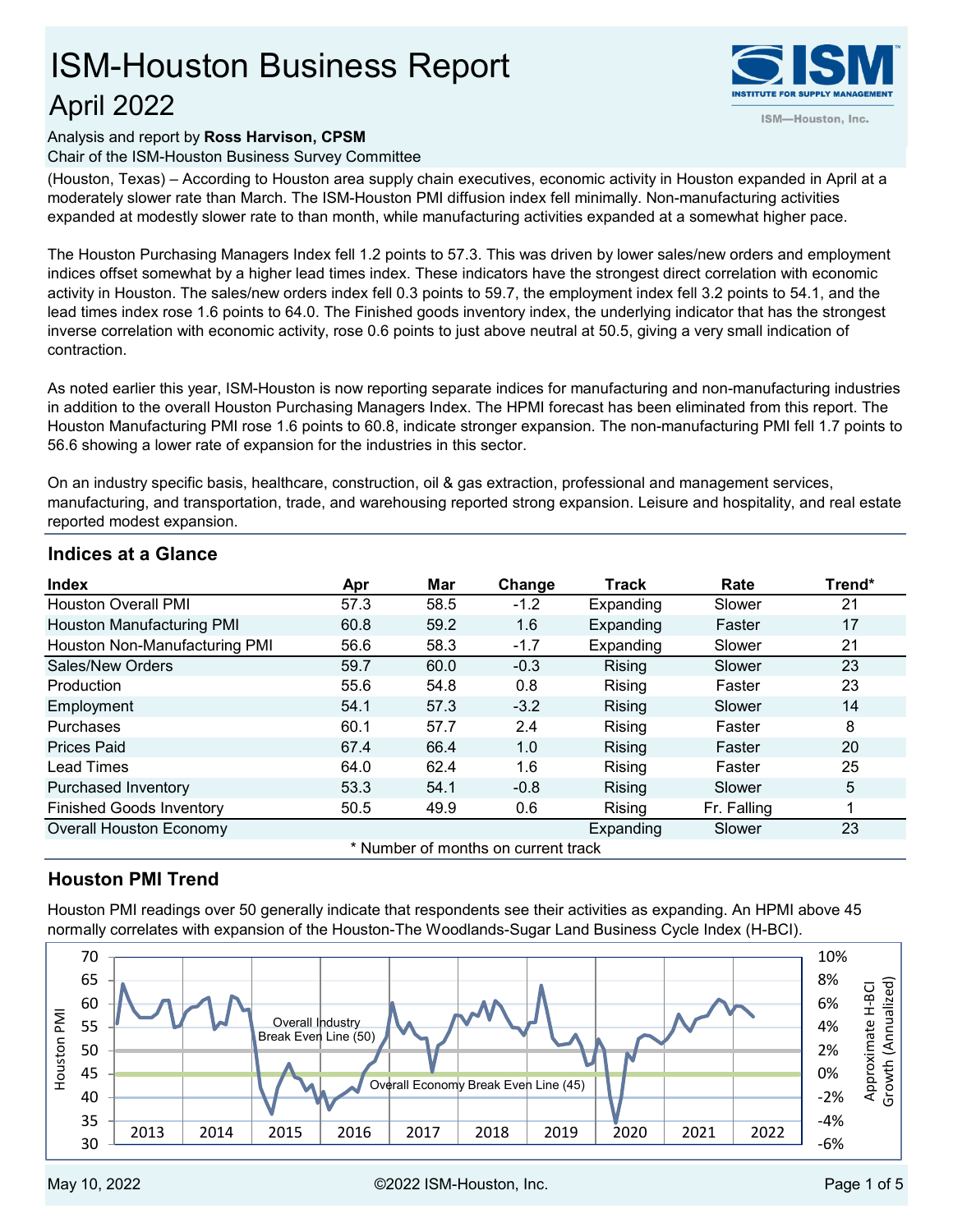

# **Commodities Reported to have Notable Price Changes or to be in Short Supply**

**Up in Price:** Medical and surgical supplies; skilled, unskilled and professional labor, engineering services; drilling rigs, oil country tubular goods (OCTG), oil field chemicals, sand; motor fuels, natural gas; ethane; rubber compounds, methanol<sup>‡</sup>, butadiene, MTBE; steel bar, steel castings, steel pipe, lined pipe, capital equipment, heat exchangers, boilers, electrical equipment, motors; packing materials, corrugated products; computer software and hardware, electronics, instrumentation

**Down in Price:** Crude oil, natural gas liquids; propane, butanes, pentanes, methanol<sup>‡</sup>, ethylene, propylene, PVC resins, precious metals for catalysts (gold, silver, platinum, palladium), industrial metals (aluminum, copper, nickel), carbon steel products, steel feedstocks (iron ore, nickel, magnesium), lumber, containerized ocean freight from Asia

**In Short Supply:** Paper for labels, baby formula products, sterile water; light and heavy industrial labor, rig labor, IT Professionals; drilling rigs, oil country tubular goods (OCTG), oil field chemicals, sand; propylene glycol, rubber compounds, textiles, silicon, sealants, coatings; steel; electrical equipment and components, control systems, computer hardware, semiconductors; ground transportation

 $^\mathrm{*}$  reported as up or down by different respondents

# **What Our Respondents Are Saying**

## **Oil and Gas Exploration, and Key Support Services:**

- Continued price inflation across almost all categories
- All areas of supply chain are increasingly under pressure
- *This sector continued its strong performance with the production, employment, purchases, prices paid, and lead times indices remaining above neutral*

#### **Construction:**

*- This sector reported continued strong growth; the sales/new orders, employment, purchases, prices paid, and lead times indices continued to be reported well above neutral*

## **Durable Goods Manufacturing:**

- Surcharges are now being added to contract raw material pricing
- We anticipate greater sales and production over the course of the coming months
- *This sector continued to report good growth with the sales/new orders, production, prices paid, lead times indices showing strength; the employment index stayed near neutral; the inventory indices were reported above neutral*

## **Non-durable Goods Manufacturing:**

- Lead times and prices will continue to increase during the second half of the year; we see potential market softening starting late in the first half of next year
- We are seeing significant softening in both precious and industrial metals pricing as we move into May
- Gulf coast refinery utilization rates are the highest they have been since the summer of 2019
- *This sector continued to show strength with the sales/new orders, production, employment, purchases, prices paid, and*

*lead times indices remaining well above neutral; the finished goods inventory index rose to end just below neutral* 

## **Trade, Transportation, and Warehousing:**

- Airport passenger traffic continues to increase and is now at 85-90% of 2019 levels
- Loaded import container traffic continues to increase
- There is an increase in our piping fabrication customer activities
- *This sector moderated somewhat but remained above neutral with all indices except employment reporting above neutral; the employment index fell below neutral*

#### **Real-Estate Services:**

- Industrial vacancy rates have fallen to a level near those of late 2019
- We are not seeing declines in new or existing home prices
- *This sector expanded at a moderately slower pace with the sales, prices paid, and lead times indices continuing to*

 *report above neutral; home, industrial, and apartment real estate reported strength while office real estate remained weak*

# **Professional and Business Services:**

- There continues to be a large gap between the supply and demand for talent across nearly all labor categories
- Amazing that our markets have strengthened so drastically since the beginning of the year
- Hiring up, capital projects are moving forward, and overall optimism is increasing
- *This sector softened but remained well above neutral; the purchases index joined the sales/new orders, employment, prices paid, and lead times indices showing strength*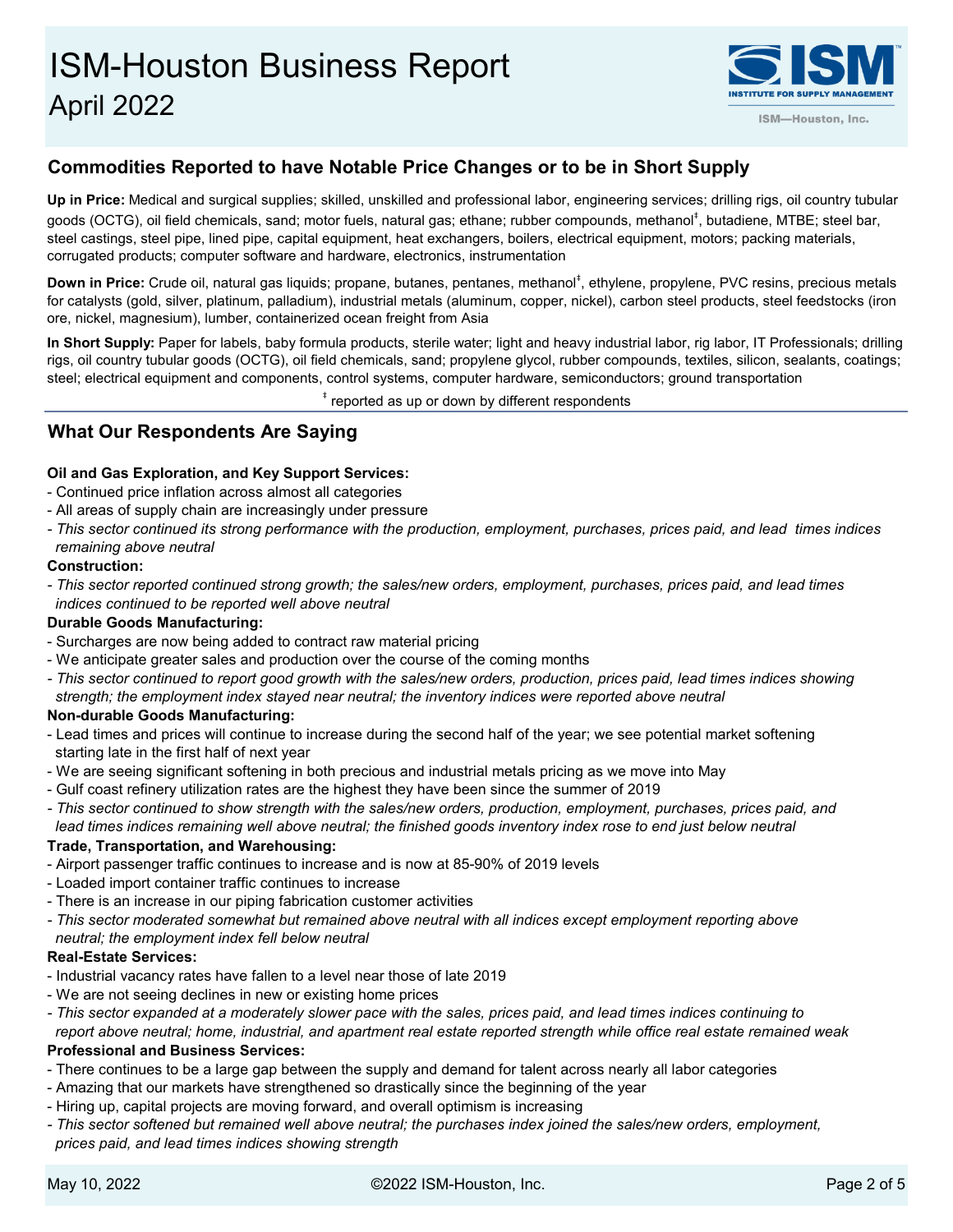

# **What Our Respondents Are Saying (Continued)**

## **Leisure and Hospitality**

*- This sector moderated during the month with only the prices paid and lead times indicators reporting strength* **Health Care**

- We expect to see shortages of medical and surgical supplies due to the shutdown of manufacturing facilities in Ukraine the sanctions imposed on Russia
- *This sector regained strength during the month with the employment index joining the sales/new orders, purchases, prices paid, and lead times indices reporting well above neutral*

# **Trend of Underlying Indicators**

The Houston PMI is based on diffusion indices for eight underlying indicators. The net value of each indicator is simply the percentage of respondents who cite a positive shift from the previous month minus the percentage who cite a negative shift. The diffusion index is calculated based on the percent of respondents reporting higher results plus one-half of those responding the same with a seasonal adjustment based on an X13 ARIMA forecast. Values above 50 for Sales/New Orders, Production, Employment, Prices Paid, and Lead Times generally point towards expansion and values below 50 signal contraction. Note that the Prices Paid Index may not follow this trend late in an economic expansion. The Inventory measures have an inverse correlation at most forecast horizons, meaning that values below 50 point to expansion and values above point to contraction. The Purchases index is inversely correlated with economic activity at the three-month forecast horizon.

## **Sales/New Orders Index**

| The sales/new orders index fell      |                     |     |     | Higher Same Lower | Net        | Index |
|--------------------------------------|---------------------|-----|-----|-------------------|------------|-------|
| minimally. Modest weakening in the   | Nov/21              | 17% | 82% | $1\%$             | 16%        | 61.4  |
| services sector was mostly offset by | Dec/21              | 12% | 82% | 6%                | 6%         | 56.6  |
| improvements in manufacturing. Non-  | Jan/22              | 18% | 80% | 2%                | 16%        | 57.5  |
| durable goods manufacturing          | Fe <sub>b</sub> /22 | 21% | 78% | $1\%$             | <b>20%</b> | 58.3  |
| showed significant improvement.      | Mar/22              | 22% | 77% | $1\%$             | 21%        | 60.0  |
|                                      | Apr $/22$           | 24% | 75% | 1%                | 23%        | 59.7  |

## **Production Index**

| The production index rose modestly |           |     |     | Higher Same Lower | Net | Index |
|------------------------------------|-----------|-----|-----|-------------------|-----|-------|
| again this month with O&G, durable | Nov/21    | 7%  | 92% | $1\%$             | 6%  | 53.0  |
| goods manufacturing, and non-      | Dec/21    | 8%  | 90% | 2%                | 6%  | 53.7  |
| durable goods manufacturing        | Jan/22    | 10% | 89% | $1\%$             | 9%  | 53.7  |
| continuing to show significant     | Feb/22    | 7%  | 92% | $1\%$             | 6%  | 52.4  |
| strength.                          | Mar/22    | 11% | 88% | $1\%$             | 10% | 54.8  |
|                                    | Apr $/22$ | 13% | 86% | $1\%$             | 12% | 55.6  |

## 20 30 40 50 60 70 **Seasonally Adjusted Index** 80 2019 2020 2021 2022

2019 2020 2021 2022

**Seasonally Adjusted Index** 80

## **Employment Index**

The employment index fell modestly. Health care joined oil and gas, construction, and professional and business services in reporting significant strength. Non-durable goods also strengthened while leisure and hospitality fell to neutral.

|                       |     |         | Higher Same Lower Net Index |        |      |
|-----------------------|-----|---------|-----------------------------|--------|------|
| Nov/21                | 20% | 74%     |                             | 6% 14% | 57.7 |
| Dec/21 16% 82% 2% 14% |     |         |                             |        | 57.5 |
| Jan/22                | 18% | 81%     | 1%                          | 17%    | 59.9 |
| Feb/22                |     | 21% 78% | 1%                          | 20%    | 60.5 |
| Mar/22                | 15% | 84%     | 1% $\sim$                   | 14%    | 57.3 |
| Apr/22 15% 83% 2% 13% |     |         |                             |        | 54.1 |

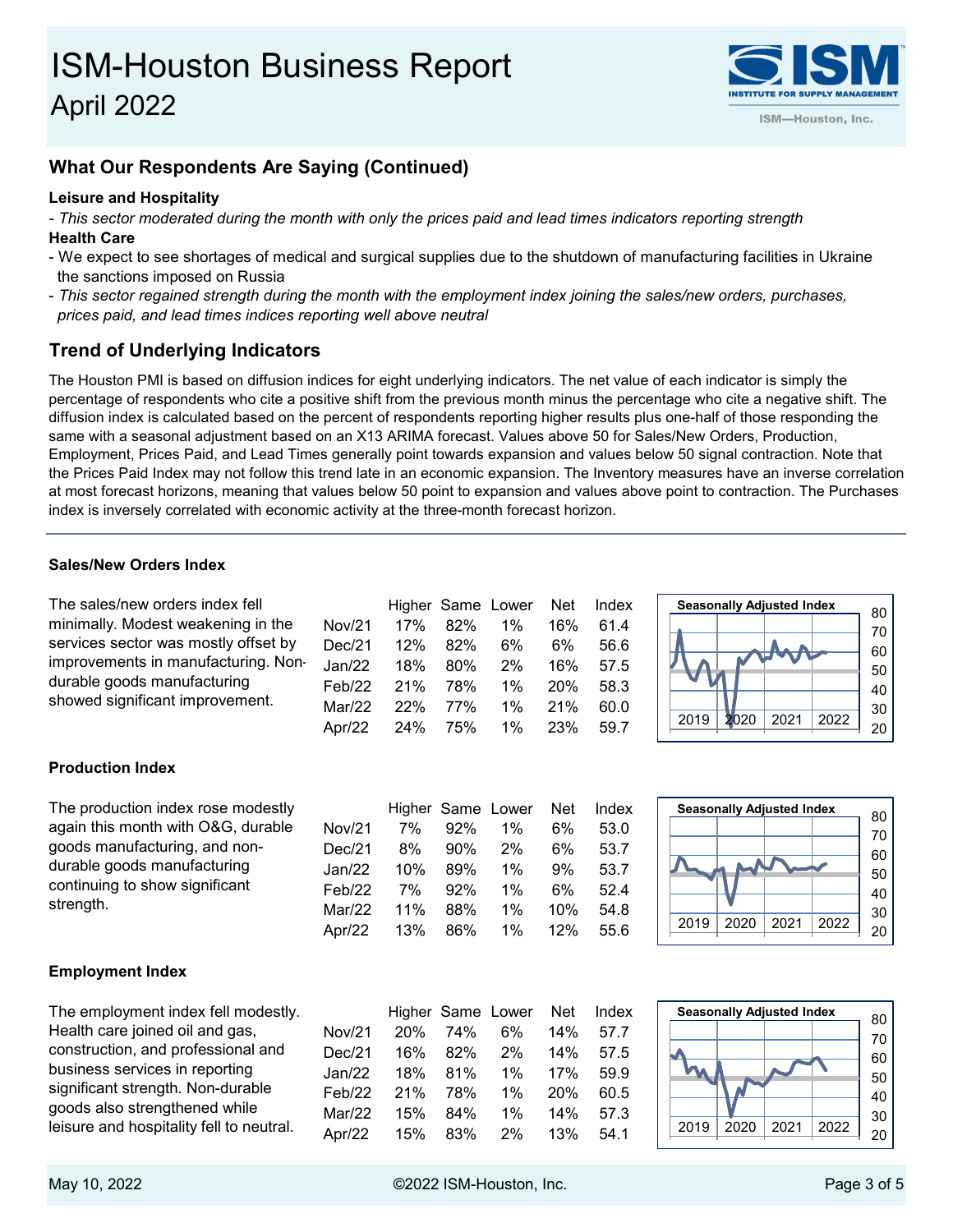# **Purchases Index**

| The purchases index rose modestly.                                                                         |           |     |     | Higher Same Lower | Net   | Index |
|------------------------------------------------------------------------------------------------------------|-----------|-----|-----|-------------------|-------|-------|
| Manufacturing, health care, oil &                                                                          | Nov/21    | 16% | 82% | 2%                | 14%   | 58.4  |
| gas, construction, trade,                                                                                  | Dec/21    | 8%  | 88% | 4%                | $4\%$ | 54.4  |
| transportation, warehousing, and<br>professional and business services<br>reported strength in this index. | Jan/22    | 20% | 79% | $1\%$             | 19%   | 58.1  |
|                                                                                                            | Feb/22    | 11% | 88% | $1\%$             | 10%   | 55.3  |
|                                                                                                            | Mar/22    | 19% | 80% | $1\%$             | 18%   | 57.7  |
|                                                                                                            | Apr $/22$ | 22% | 77% | $1\%$             | 21%   | 60.1  |
|                                                                                                            |           |     |     |                   |       |       |

## **Prices Paid Index**

| The prices paid index rose minimally   |           |     |     | Higher Same Lower Net |     | Index |
|----------------------------------------|-----------|-----|-----|-----------------------|-----|-------|
| during the month. While most           | Nov/21    | 37% | 62% | 1%                    | 36% | 69.2  |
| sectors continued to report this index | Dec/21    | 26% | 72% | $2\%$                 | 24% | 64.7  |
| as expanding at a rapid pace, many     | Jan/22    | 36% | 63% | 1%                    | 35% | 67.1  |
| more commodities were listed as        | Feb/22    | 39% | 60% | $1\%$                 | 38% | 68.7  |
| down in price when compared to the     | Mar/22    | 38% | 61% | $1\%$                 | 37% | 66.4  |
| previous month.                        | Apr $/22$ | 41% | 58% | $1\%$                 | 40% | 67.4  |

## **Lead Times Index**

The lead times index rose modestly during the month. Most sectors continue to report this index as expanding at a brisk pace.

## **Purchased Inventory Index**

The purchased inventory index fell minimally. Health care, durable goods, trade, transportation, and warehousing reported these inventories as expanding at a rapid pace. Nondurable goods reported them as contracting.

# **Finished Goods Inventory Index**

The finished goods inventory index rose to just above neutral. Nondurable goods manufacturing continues to report in as contracting at a rapid pace. Durable goods, health care, and transportation and trade reported them as expanding.

|        |       |        | Higher Same Lower Net |    | Index |
|--------|-------|--------|-----------------------|----|-------|
| Nov/21 | $2\%$ |        | 95% 3% -1%            |    | 49.3  |
| Dec/21 | 2%    |        | 97% 1%                | 1% | 52.3  |
| Jan/22 | 9%    | $90\%$ | $1\%$                 | 8% | 51.1  |
| Feb/22 | 7%    | 90%    | 3%                    | 4% | 50.2  |
|        |       |        |                       |    |       |

Higher Same Lower Net Index

Nov/21 35% 62% 3% 32% 67.1 Dec/21 26% 70% 4% 22% 62.8 Jan/22 32% 64% 4% 28% 66.2 Feb/22 31% 65% 4% 27% 62.9 Mar/22 31% 64% 5% 26% 62.4 Apr/22 36% 61% 3% 33% 64.0

| D U L L IV U L I IV I IV U L U |  |  |  |
|--------------------------------|--|--|--|
| Jan/22 9% 90% 1% 8% 51.1       |  |  |  |
| Feb/22 7% 90% 3% 4% 50.2       |  |  |  |
| Mar/22 11% 88% 1% 10% 54.1     |  |  |  |
| Apr/22 10% 88% 2% 8% 53.3      |  |  |  |
|                                |  |  |  |

|        |       |     | Higher Same Lower Net Index |        |      |
|--------|-------|-----|-----------------------------|--------|------|
| Nov/21 | $1\%$ | 93% | 6%                          | $-5%$  | 46.8 |
| Dec/21 | 1%    | 95% | 4%                          | $-3%$  | 47.5 |
| Jan/22 | 8%    | 89% | 3%                          | 5%     | 50.0 |
| Feb/22 | 6%    | 89% | 5%                          | $1\%$  | 49.3 |
| Mar/22 | 5%    | 89% | 6%                          | $-1\%$ | 49.9 |
| Apr/22 | 6%    | 91% | 3%                          | 3%     | 50.5 |